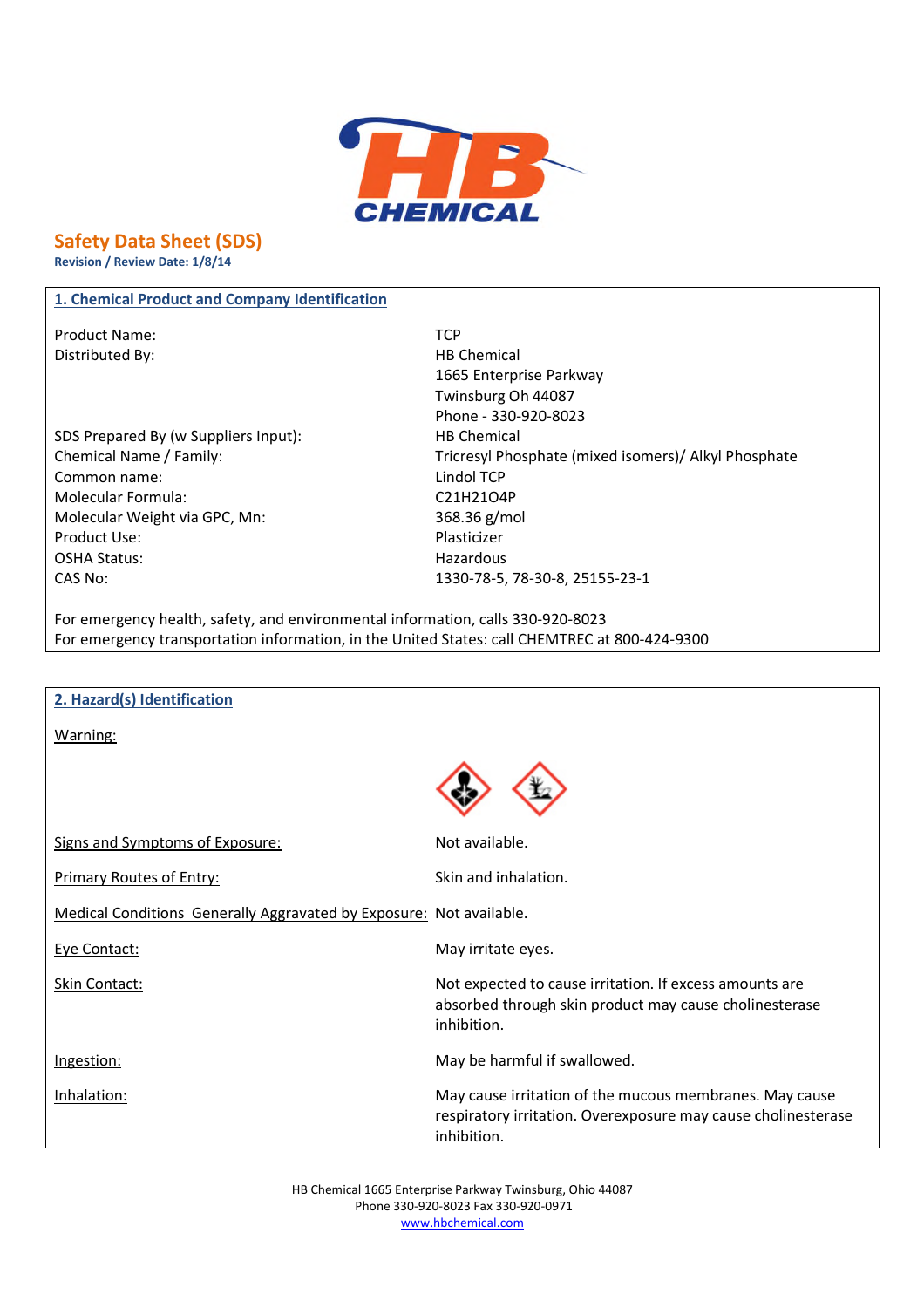| NFPA Rating:                | Health-1, | Fire-1.                                                                                                                                                                            | Reactivity-0                                                    |
|-----------------------------|-----------|------------------------------------------------------------------------------------------------------------------------------------------------------------------------------------|-----------------------------------------------------------------|
| <b>HMIS Hazard Ratings:</b> | Health-1, | Flammability -1,                                                                                                                                                                   | Reactivity-0                                                    |
| HMIS limitation statement:  |           | The HMIS hazard ratings numbers are meant to give a quick<br>indication of the relative hazards associated with the product.<br>to assist with the safe handling of this material. | All of the information contained in the SDS should be consulted |

| 3. Composition / Information on Ingredients |                                     |            |
|---------------------------------------------|-------------------------------------|------------|
| Weight Percent / Typical                    | Component Identity                  | CAS Number |
| 60-95%                                      | Tricresyl Phosphate (mixed isomers) | 1330-78-5  |
| $< 1.0\%$                                   | Tri-ortho-cresyl phosphate          | 78-30-8    |
| 5-40%                                       | Trixylyl Phosphate                  | 25155-23-1 |

| <b>4. First Aid Measures</b> |                                                                                                                                                                                                 |
|------------------------------|-------------------------------------------------------------------------------------------------------------------------------------------------------------------------------------------------|
| Inhalation:                  | Remove to fresh air; give artificial respiration or oxygen if<br>necessary.                                                                                                                     |
| Eyes:                        | Flush eyes with water for 15 minutes. Hold eyelids apart to<br>ensure rinsing of the entire surface of the eye. Call a physician if<br>irritation develops.                                     |
| Skin:                        | Remove contaminated clothing and equipment. Wash skin with<br>soap and water. If in contact with hot product, treat as a burn.                                                                  |
| Ingestion:                   | Do not induce vomiting. Never give anything by mouth to<br>unconscious person. Seek medical attention immediately. If<br>victim is conscious, give milk or water to dilute stomach<br>contents. |

| <b>5. Fire-Fighting Measures</b>      |                                                                                                                                   |
|---------------------------------------|-----------------------------------------------------------------------------------------------------------------------------------|
| Suitable Extinguishing Media:         | Use Chemical foam, CO2, Dry Chemical, water fog.                                                                                  |
| Special Fire Fighting Procedures:     | Firefighters should wear full face self-contained breathing<br>apparatus.                                                         |
| <b>Hazardous Combustion Products:</b> | This product will decompose under extreme temperatures<br>forming oxides of carbon, oxides of phosphorus, and phosphoric<br>acid. |
| Unusual fire and explosion hazards:   | None known.                                                                                                                       |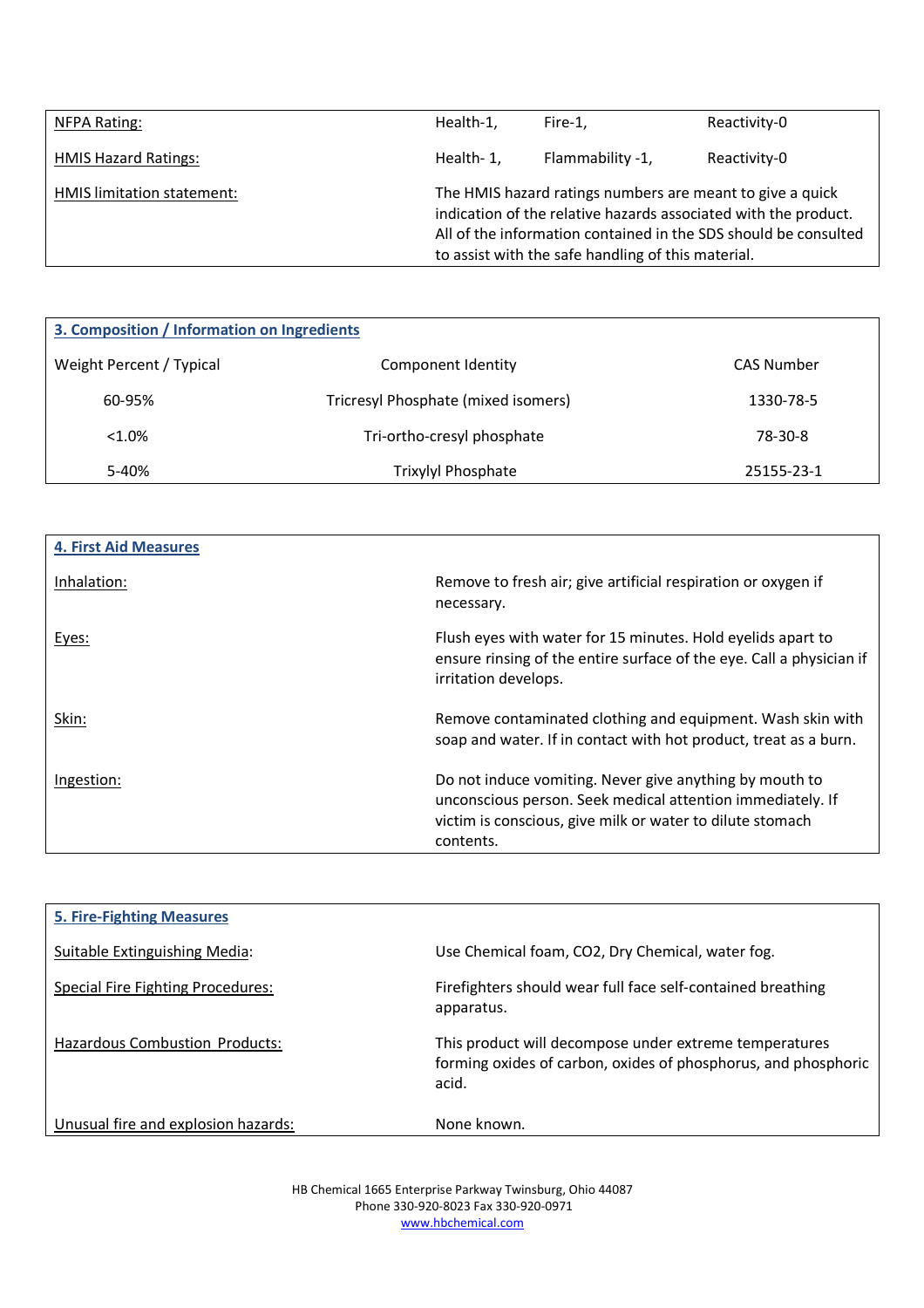| <b>6. Accidental Release Measures</b>          |                                                                                                                                                                                                                                                                                                                                                                                                                                                                                                                                                                                                                                                     |
|------------------------------------------------|-----------------------------------------------------------------------------------------------------------------------------------------------------------------------------------------------------------------------------------------------------------------------------------------------------------------------------------------------------------------------------------------------------------------------------------------------------------------------------------------------------------------------------------------------------------------------------------------------------------------------------------------------------|
| Steps to be taken in case material is Spilled: | Wear appropriate personal protective equipment. Immediately<br>turn off or isolate any source of ignition. Evacuate area and<br>ventilate. Personnel should contain spill immediately with inert<br>materials (sand, earth, chemical spill pads of cotton) by forming<br>dikes. Dikes should be placed to contain spill in a manner that<br>will prevent material from entering sewers and waterways.<br>Large spill, once contained, may be picked up using explosion<br>proof, non-sparking vacuum pumps, shovels, or buckets, and<br>disposed of in suitable containers for disposal. If a large spill<br>occurs notify appropriate authorities. |
| Environmental Disposal Information:            | Keep out of water ways. Can be toxic to aquatic environment.                                                                                                                                                                                                                                                                                                                                                                                                                                                                                                                                                                                        |
| Waste Disposal:                                | All disposals must comply with federal, state, and local<br>regulations. The material, if spilled or discarded may be a<br>regulated waste. Refer to state and local regulations.                                                                                                                                                                                                                                                                                                                                                                                                                                                                   |

| 7. Handling and Storage:             |                                                                                                                                                                                                                                               |
|--------------------------------------|-----------------------------------------------------------------------------------------------------------------------------------------------------------------------------------------------------------------------------------------------|
| <b>Empty Containers:</b>             | Empty containers retain product residue which may exhibit<br>hazards of material, therefore do not pressurize, cut, glaze,<br>weld, or use for any other purposes.                                                                            |
| Storage:                             | Store in a cool, dry, ventilated area. Keep containers closed<br>when not in use. Do not store near extreme heat, open flame,<br>or sources of ignition.                                                                                      |
| Precautions to be taken in handling: | Wear protective clothing including chemical goggles and rubber<br>gloves when handling this product to avoid eye and skin<br>contact. Handle in a well-ventilated area. Avoid inhalation of<br>vapor or mist. Wash thoroughly after handling. |

| 8. Exposure Controls / Personal Protection |                                                                                |
|--------------------------------------------|--------------------------------------------------------------------------------|
| <b>Exposure Controls:</b>                  | Not available.                                                                 |
| <b>Respiratory Protection:</b>             | In case of insufficient ventilation wear suitable respiratory<br>equipment.    |
| Ventilation:                               | Adequate ventilation is recommended to control potential<br>employee exposure. |
| Hand protection:                           | Neoprene gloves                                                                |
| Eye Protection:                            | Wear safety glasses or chemical goggles.                                       |
| Skin and Body Protection:                  | To prevent repeated or prolonged skin contact, wear<br>impervious clothing.    |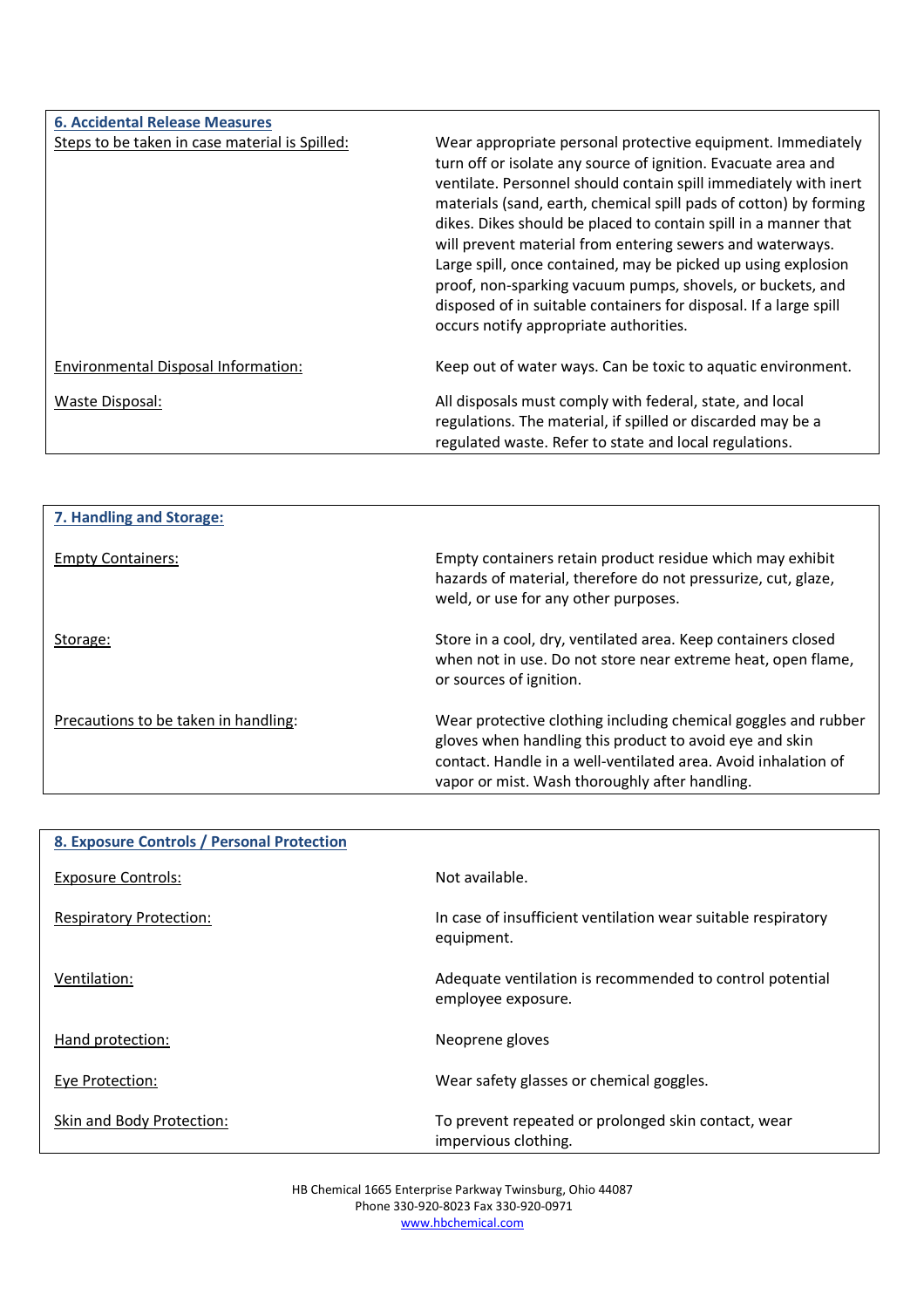Other Precautions: Other Precautions: Do not eat, smoke or drink where material is handled, processed or stored. Wash hands carefully before eating or smoking. Decontamination Facilities: Safety shower and eye bath should be provided.

| 9. Physical and Chemical Properties        |                                             |
|--------------------------------------------|---------------------------------------------|
| Physical Form:                             | Clear liquid                                |
| Appearance & Odor:                         | Clear / amber colorless liquid/ Slight odor |
| <b>Specific Gravity:</b>                   | $@25°C = 1.15$                              |
| Solubility in Water:                       | < 0.2%                                      |
| Viscosity, mPa:                            | $(20^{\circ}C) = 12$                        |
| Flash Point, TAG CC F:                     | 241°C (465 °F) (open cup)                   |
| Percent Volatiles (by weight):             | Not available.                              |
| Evaporation Rate (Water ~ I):              | < 1 (butyl acetate=1)                       |
| Relative density:                          | 1.162 $g/mL$ (25°C)                         |
| Vapor Pressure (mm Hg):                    | $0.1$ m Hg (15 °C)                          |
| Vapor Density (Air ~ I):                   | 12.70                                       |
| Boiling Point (°F) Initial:                | 260°C (500°F) @ 10mm Hg                     |
| Auto ignition Temperature, <sup>o</sup> C: | Not available.                              |
| Flammable Limits, %(V):                    | Not available.                              |
| Freezing point:                            | $-20 °C$ ( $-4 °F$ )                        |
| Ignition temperature:                      | 36 °C (685°F)                               |

| <b>10. Stability and Reactivity</b>   |                                                              |
|---------------------------------------|--------------------------------------------------------------|
| Stability:                            | This product is stable under normal conditions.              |
| Incompatibility (Materials to Avoid): | Strong oxidizing agents, strong acids and strong alkalis.    |
| Conditions to Avoid:                  | Extreme heat and prolonged storage at elevated temperatures. |
| Hazardous decomposition products:     | Carbon dioxide and carbon monoxides. Phosphorus oxides       |
| Hazardous Polymerization:             | Hazardous polymerization will not occur                      |

**11. Toxicological Information**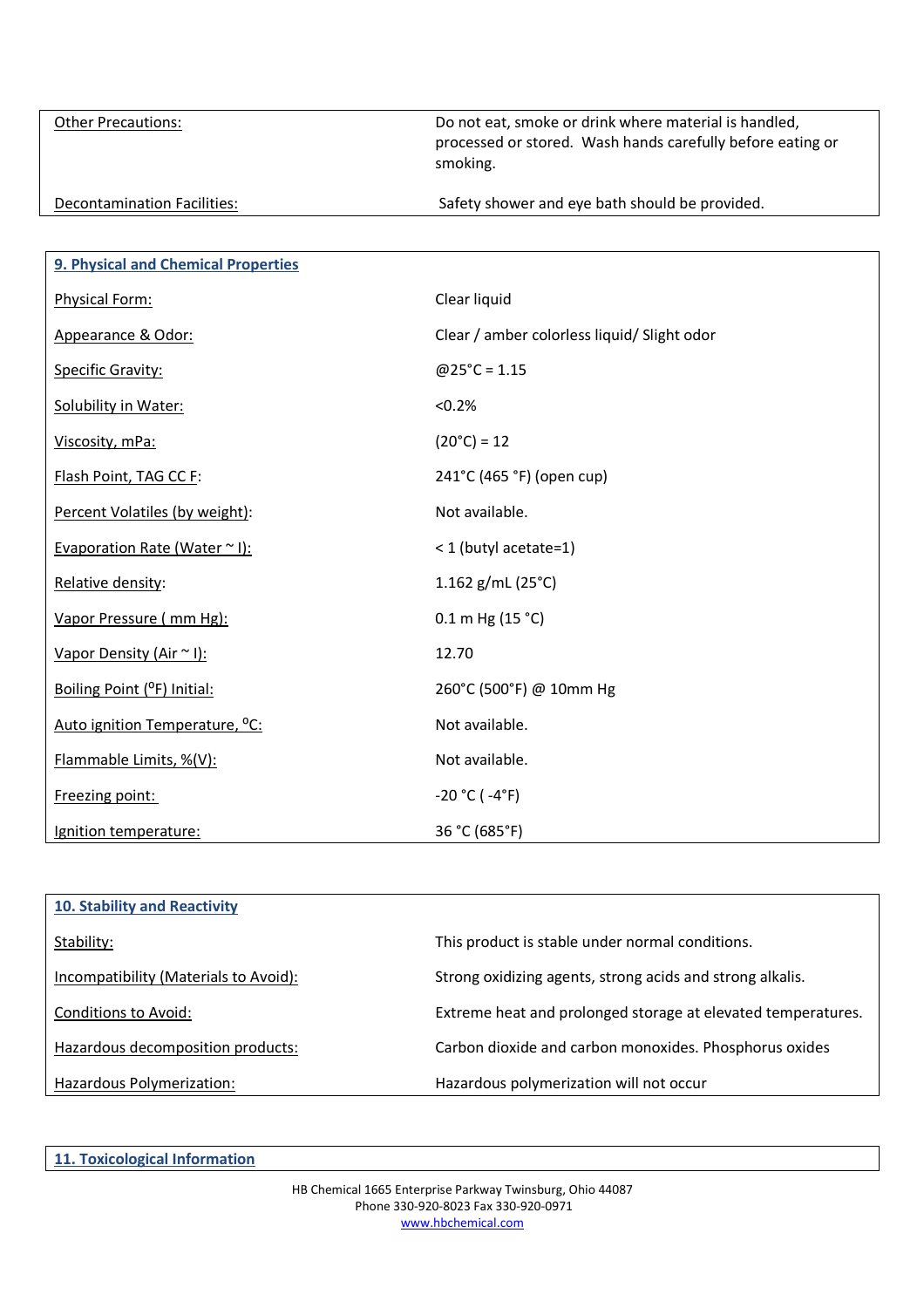| This material is not listed as a carcinogen or potential carcinogen by NTP, IARC, or OSHA. |                                                                                                                                                                                                                                                                                                                                                                                                                                                                                                                                                                                                                                                                                                                                                                                                                                                                                                                                     |  |
|--------------------------------------------------------------------------------------------|-------------------------------------------------------------------------------------------------------------------------------------------------------------------------------------------------------------------------------------------------------------------------------------------------------------------------------------------------------------------------------------------------------------------------------------------------------------------------------------------------------------------------------------------------------------------------------------------------------------------------------------------------------------------------------------------------------------------------------------------------------------------------------------------------------------------------------------------------------------------------------------------------------------------------------------|--|
| Target organs:                                                                             | Overexposure to this material may affect the nervous system,<br>reproductive system and respiratory system.                                                                                                                                                                                                                                                                                                                                                                                                                                                                                                                                                                                                                                                                                                                                                                                                                         |  |
| <b>Inhalation Chronic:</b>                                                                 | May cause respiratory tract irritation and cholinesterase<br>inhibition.                                                                                                                                                                                                                                                                                                                                                                                                                                                                                                                                                                                                                                                                                                                                                                                                                                                            |  |
| Dermal:                                                                                    | Practically non-toxic; the acute LD50 for this material is greater<br>than 4640mg/kg in rabbits. Dermal exposure may cause<br>cholinesterase inhibition.                                                                                                                                                                                                                                                                                                                                                                                                                                                                                                                                                                                                                                                                                                                                                                            |  |
| Dermal Chronic:                                                                            | Prolonged exposure may cause cholinesterase inhibition.                                                                                                                                                                                                                                                                                                                                                                                                                                                                                                                                                                                                                                                                                                                                                                                                                                                                             |  |
| Ingestion Chronic:                                                                         | Repeated ingestions may cause cholinesterase inhibition.                                                                                                                                                                                                                                                                                                                                                                                                                                                                                                                                                                                                                                                                                                                                                                                                                                                                            |  |
| Reproductive toxicity:                                                                     | In reproductive toxicity test, male and female rats received daily<br>oral doses of trixylenyl phosphate for two weeks after which<br>they were mated. Although mating was successful, there was a<br>treatment-related decrease in the pregnancies in the mid and<br>high dose animals. While there were no pregnancies in the high<br>dose animals, when the previously treated animals were<br>maintained without treatment for four weeks and then mated,<br>all the females became pregnant. This anti-fertility effect is fully<br>reversible. The ortho isomer of TCP (tricresyl phosphate) has<br>been shown to cause reproductive toxicity in male rats. A<br>metabolite of TOCP (tri ortho-cresyl phosphate) apparently<br>causes a reversible adverse effect on spermatogenesis, which<br>results in decreased male fertility. The mata and para isomers of<br>TCP do not adversely affect the male reproductive system. |  |
| Neurotoxicity:                                                                             | Trixylenyl phosphate can cause acute delayed neurotoxicity<br>when administered orally to hens at >1000mg/kg. A single oral<br>dose of 2000 mg/kg of tricresly phosphate to hens resulted in<br>no effects in neurotoxic esterase activity and no clinical signs of<br>neurotoxicity. Five consecutive daily oral doses of 2000 mg/kg<br>of this product to hens resulted in a slight decrease in<br>neurotoxic esterase activity but no clinical signs of<br>neurotoxicity. In a recently conducted neurotoxicity test, this<br>product did not express neurotoxic activity.                                                                                                                                                                                                                                                                                                                                                       |  |

| 12. Ecological Information                                      |                                                                                                       |
|-----------------------------------------------------------------|-------------------------------------------------------------------------------------------------------|
| This material has not been evaluated for environmental effects. |                                                                                                       |
| Environmental toxicity:                                         | This product is expected to be toxic to marine life and does<br>appear on the marine pollutants list. |
| Acute algae toxicity:                                           | TRICRESYL PHOSPHATE, EC50 Growth inhibition / 96 h /<br>Scenedesmus pannonicus - 1.3 mg/l             |
|                                                                 |                                                                                                       |